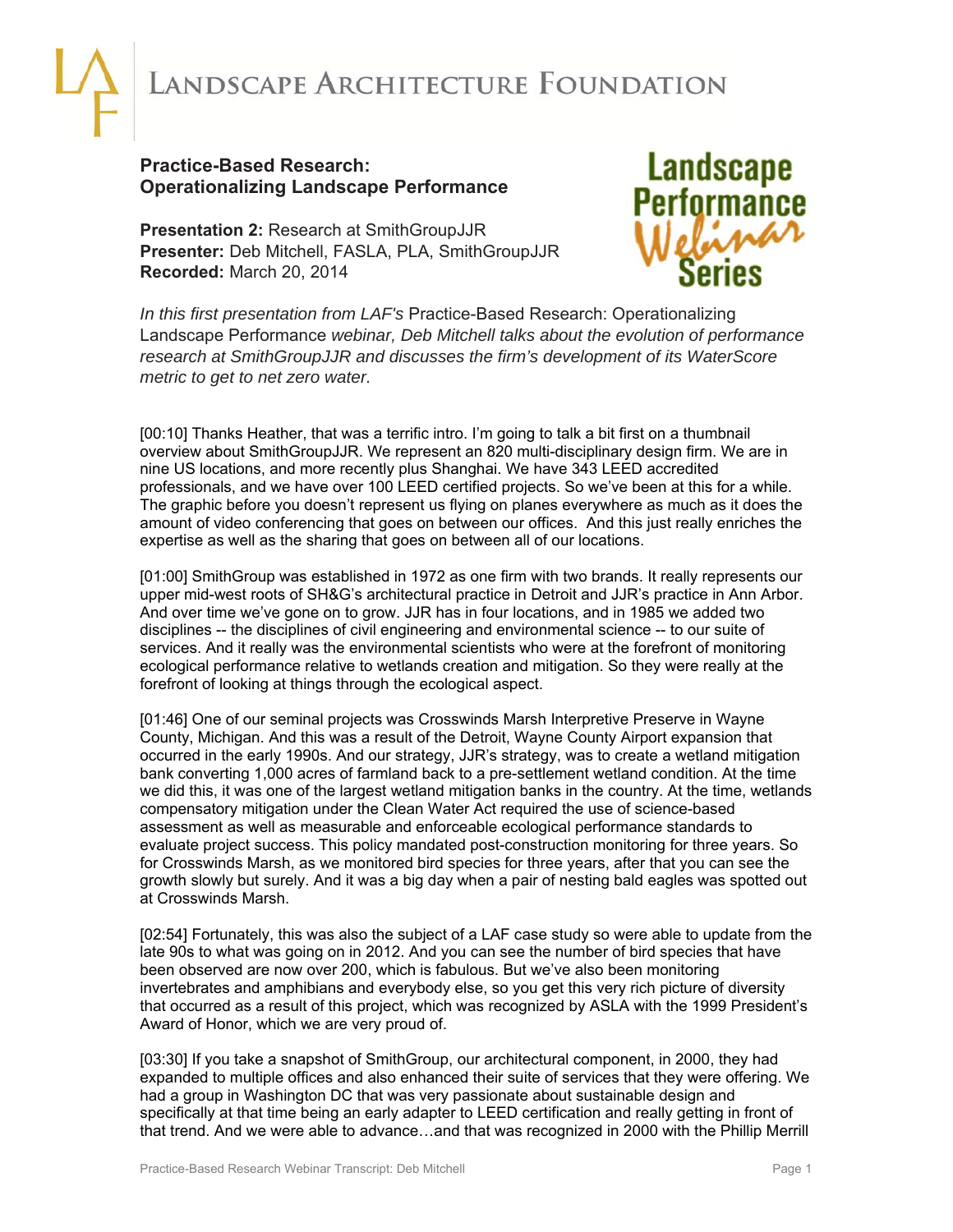Environmental Center for the Chesapeake Bay Foundation, which received the first LEED Platinum certification in the country in 2000. So we were really out there architecturally, really pushing that LEED envelope.

[04:27] SmithGroupJJR, the JJR portion we certainly look very closely at a more integrated approach to sustainable design. You know, as wonderful as our environmental scientists were in pushing us, we realized that we were really very deeply vested in the ecology bucket, but the Venn diagram other attributes we were not measuring as well, such as the economy, society, and human spirit attributes. So to truly have an integrative approach, we needed to address all four elements, which we continue to do through projects such as Portage Lakefront State Park in Portage, Indiana. It got LEED Gold, but we also benefited from an LAF Case Study and it did fit all four of the Venn attributes, which is terrific.

[05:17] And then we also continued with -- this is George 'Doc' Cavalliere Park in Scottsdale, Arizona, which was our first SITES application that we had prepared. And we got a 3-Star rating in 2013 and it will be an LAF Case Study in 2014 so it will be interesting to look comparatively at these two things side by side, and see what we are going to learn from those two.

[05:44] Since 2013, SmithGroupJJr has been one firm and one brand. And so out of that and as we've looked kind of from the ecological roots that JJR had and with the LEED group that the architects were advancing, we really have an embedded firm culture of sustainability. And this has proved for us to be a distinct market differentiator as we go after our various projects competitively.

[06:14] We also are seeing a number of trends which are impacting our performance currently. We are seeing much more stringent stormwater requirements. We have a project in Tysons Corner, Virginia, and their stormwater requirements were to hold at a minimum the first inch of rainfall and retain it on-site through infiltration, evapotranspiration, and/or reuse. And as you look on down this list of what they are requiring that you do and including Low Impact Development on your street design. So this is, Tysons Corner was an edge city and is really becoming much more urbanized. They really want a live work play environment, and so this is their strong steps that they're taking. The thing that's really interesting is how tough Tysons has been. When you have multiple parcels that you are developing, each parcel needs to meet that goal of holding that inch of rainwater. So if you have an under-performing parcel, it can't contribute to over-performing parcel. So you have to be pretty close to 100% before the commissioners give you a pass. So you can say, "I've got 99% or 98% -- that's the best I can possibly do," and they usually will let you go. But if you come in at 90%, they aren't going to accept that you've really tried hard enough. So certainly this is responsive to climate change and, kind of, the more stronger storm events that we're all seeing, and it's great when you see communities step up and really take this on. But it was also…what we learned from this, for the very first time we found out that we as landscape architects could not solve the stormwater issues ourselves, try as we might with infiltration basins on the streets, green roofs and so on. We really had to interact with the building for the first time and so we had to integrate the cooling towers for the mechanical MEP for the building in order to succeed in reaching the goals that were required. So we're really forcing ourselves to really take a very integrated approach, not only to just the site, but the site and the building together to solve these more stringent requirements.

[08:30] Another major trend is the Living Building Challenge, which is a 2030 imperative to hit net zero. They describe themselves as having seven petals, which are the seven diagrams you see across the top of the slide. For the first time they've included things such as health and social equity and beauty, along with net zero energy and net zero water use. It's interesting in contrast to LEED that although there are only two rules, all imperatives are mandatory within each typology and the fact that the certification is based on actual rather than modeled or anticipated performance. So we're really seeing the bar moving from modeling to you're going to have to deliver what you've actually done by proof.